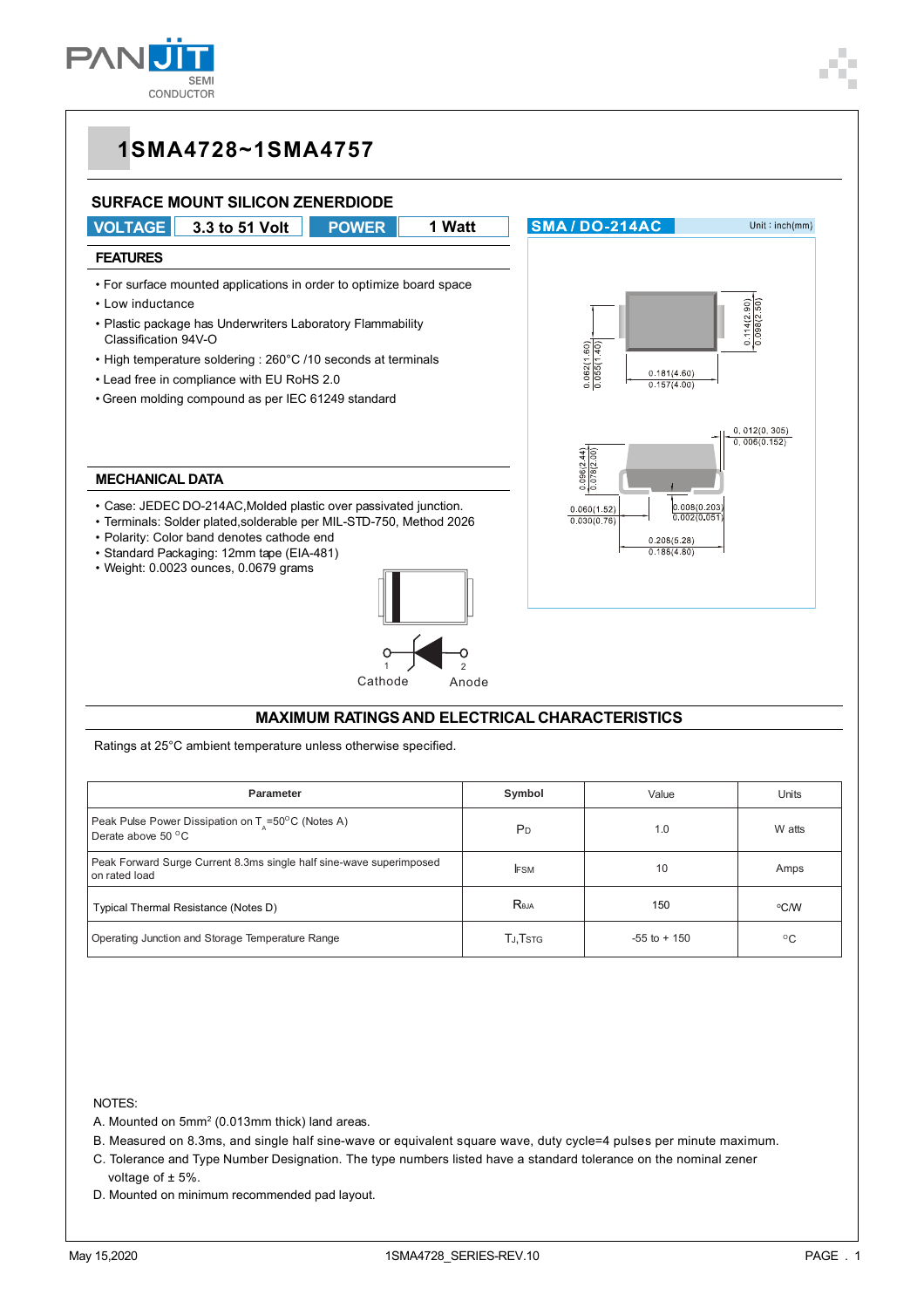

| Part Number | Nominal Zener Voltage |        | Maximum Zener Impedance |                |                |      | Max Reverse<br>Leakage Current |         | Marking        |      |
|-------------|-----------------------|--------|-------------------------|----------------|----------------|------|--------------------------------|---------|----------------|------|
|             | $V_Z$ @ $I_{ZT}$      |        | ZzT @ IzT               |                | Zzk @ Izk      |      | IR @VR                         |         | Code           |      |
|             | Nom. V                | Min. V | Max. V                  | Ω              | mA             | Ω    | mA                             | uA Max. | V              |      |
| 1SMA4728    | 3.3                   | 3.1    | 3.5                     | 10             | 76             | 400  | 1                              | 100     | 1              | 728B |
| 1SMA4730    | 3.9                   | 3.7    | 4.1                     | 9              | 64             | 400  | 1                              | 50      | 1              | 730B |
| 1SMA4731    | 4.3                   | 4.1    | 4.5                     | 9              | 58             | 400  | $\mathbf{1}$                   | 10      | 1              | 731B |
| 1SMA4732    | 4.7                   | 4.5    | 4.9                     | 8              | 53             | 500  | 1                              | 10      | $\mathbf{1}$   | 732B |
| 1SMA4733    | 5.1                   | 4.8    | 5.4                     | $\overline{7}$ | 49             | 550  | $\mathbf{1}$                   | 10      | $\mathbf{1}$   | 733B |
| 1SMA4734    | 5.6                   | 5.3    | 5.9                     | 5              | 45             | 600  | 1                              | 10      | 2              | 734B |
| 1SMA4735    | 6.2                   | 5.9    | 6.5                     | $\overline{2}$ | 41             | 700  | $\mathbf{1}$                   | 10      | 3              | 735B |
| 1SMA4736    | 6.8                   | 6.46   | 7.14                    | 3.5            | 37             | 700  | $\mathbf{1}$                   | 5       | 4              | 736B |
| 1SMA4737    | 7.5                   | 7.13   | 7.88                    | 4              | 34             | 700  | 0.5                            | 5       | 5              | 737B |
| 1SMA4738    | 8.2                   | 7.79   | 8.61                    | 4.5            | 31             | 700  | 0.5                            | 5       | 6              | 738B |
| 1SMA4739    | 9.1                   | 8.65   | 9.56                    | 5              | 28             | 700  | 0.5                            | 0.5     | $\overline{7}$ | 739B |
| 1SMA4740    | 10                    | 9.5    | 10.5                    | $\overline{7}$ | 25             | 700  | 0.25                           | 0.5     | 7.6            | 740B |
| 1SMA4741    | 11                    | 10.45  | 11.55                   | 8              | 23             | 700  | 0.25                           | 0.1     | 8.4            | 741B |
| 1SMA4742    | 12                    | 11.4   | 12.6                    | 9              | 21             | 700  | 0.25                           | 0.1     | 9.1            | 742B |
| 1SMA4743    | 13                    | 12.35  | 13.65                   | 10             | 19             | 700  | 0.25                           | 0.1     | 9.9            | 743B |
| 1SMA4744    | 15                    | 14.25  | 15.75                   | 14             | 17             | 700  | 0.25                           | 0.1     | 11.4           | 744B |
| 1SMA4745    | 16                    | 15.2   | 16.8                    | 16             | 15.5           | 700  | 0.25                           | 0.1     | 12.2           | 745B |
| 1SMA4746    | 18                    | 17.1   | 18.9                    | 20             | 14             | 750  | 0.25                           | 0.1     | 13.7           | 746B |
| 1SMA4747    | 20                    | 19     | 21                      | 22             | 12.5           | 750  | 0.25                           | 0.1     | 15.2           | 747B |
| 1SMA4748    | 22                    | 20.9   | 23.1                    | 23             | 11.5           | 750  | 0.25                           | 0.1     | 16.7           | 748B |
| 1SMA4749    | 24                    | 22.8   | 25.2                    | 25             | 10.5           | 750  | 0.25                           | 0.1     | 18.2           | 749B |
| 1SMA4750    | 27                    | 25.65  | 28.35                   | 35             | 9.5            | 750  | 0.25                           | 0.1     | 20.6           | 750B |
| 1SMA4751    | 30                    | 28.5   | 31.5                    | 40             | 8.5            | 1000 | 0.25                           | 0.1     | 22.8           | 751B |
| 1SMA4752    | 33                    | 31.35  | 34.65                   | 45             | 7.5            | 1000 | 0.25                           | 0.1     | 25.1           | 752B |
| 1SMA4753    | 36                    | 34.2   | 37.8                    | 50             | $\overline{7}$ | 1000 | 0.25                           | 0.1     | 27.4           | 753B |
| 1SMA4754    | 39                    | 37.05  | 40.95                   | 60             | 6.5            | 1000 | 0.25                           | 0.1     | 29.7           | 754B |
| 1SMA4755    | 43                    | 40.85  | 45.15                   | 70             | 6              | 1500 | 0.25                           | 0.1     | 32.7           | 755B |
| 1SMA4756    | 47                    | 44.65  | 49.35                   | 80             | 5.5            | 1500 | 0.25                           | 0.1     | 35.8           | 756B |
| 1SMA4757    | 51                    | 48.45  | 53.55                   | 95             | 5              | 1500 | 0.25                           | 0.1     | 38.8           | 757B |

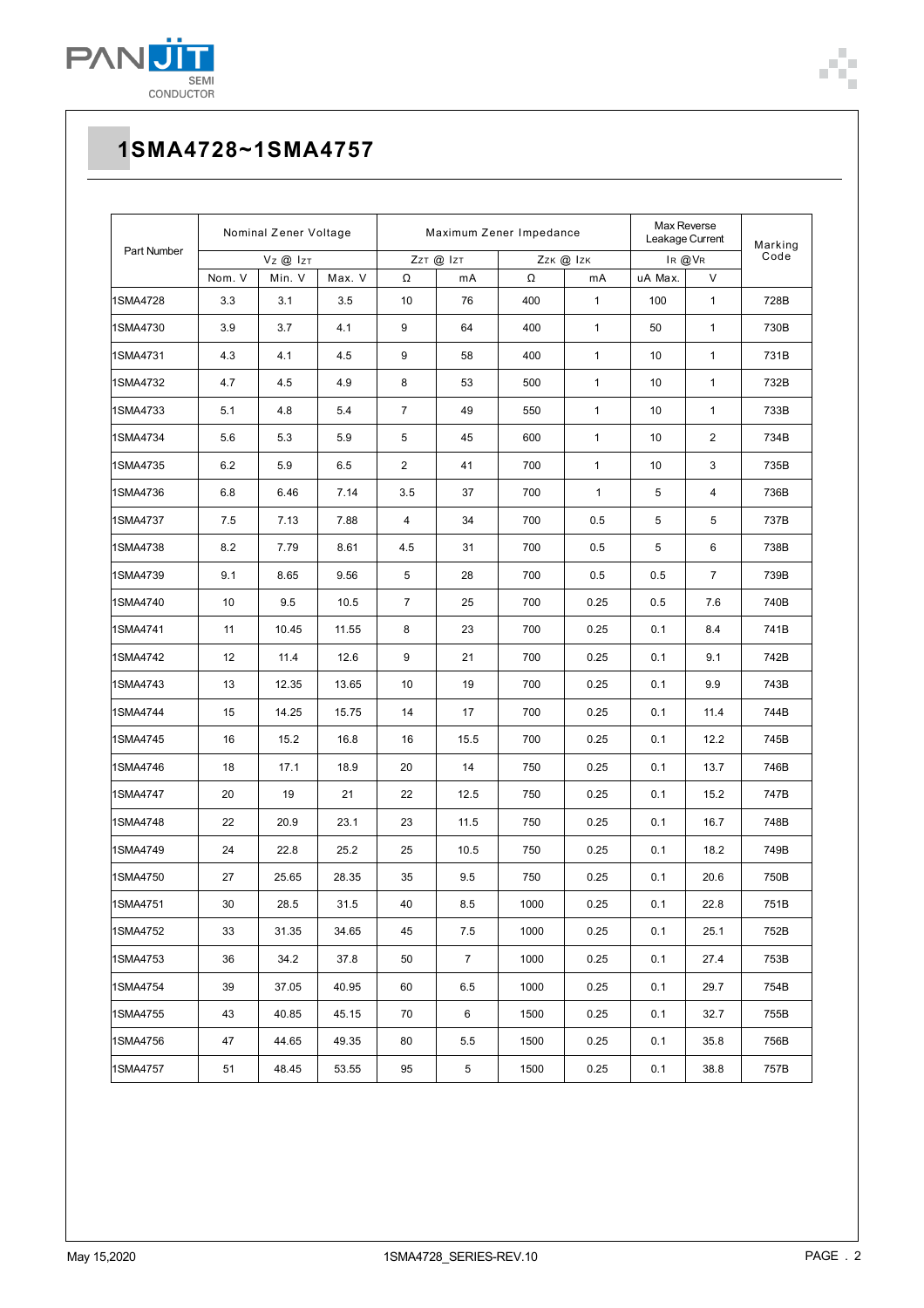

#### **RATING AND CHARACTERISTICS CURVES**





FIGURE 2 - TEMPERATURE COEFICIENTS<br>(-55 °C TO +150 °C TEMPERATURE RANGE; 90% OF THE UNITS ARE IN THE RANGES INDICATED.)

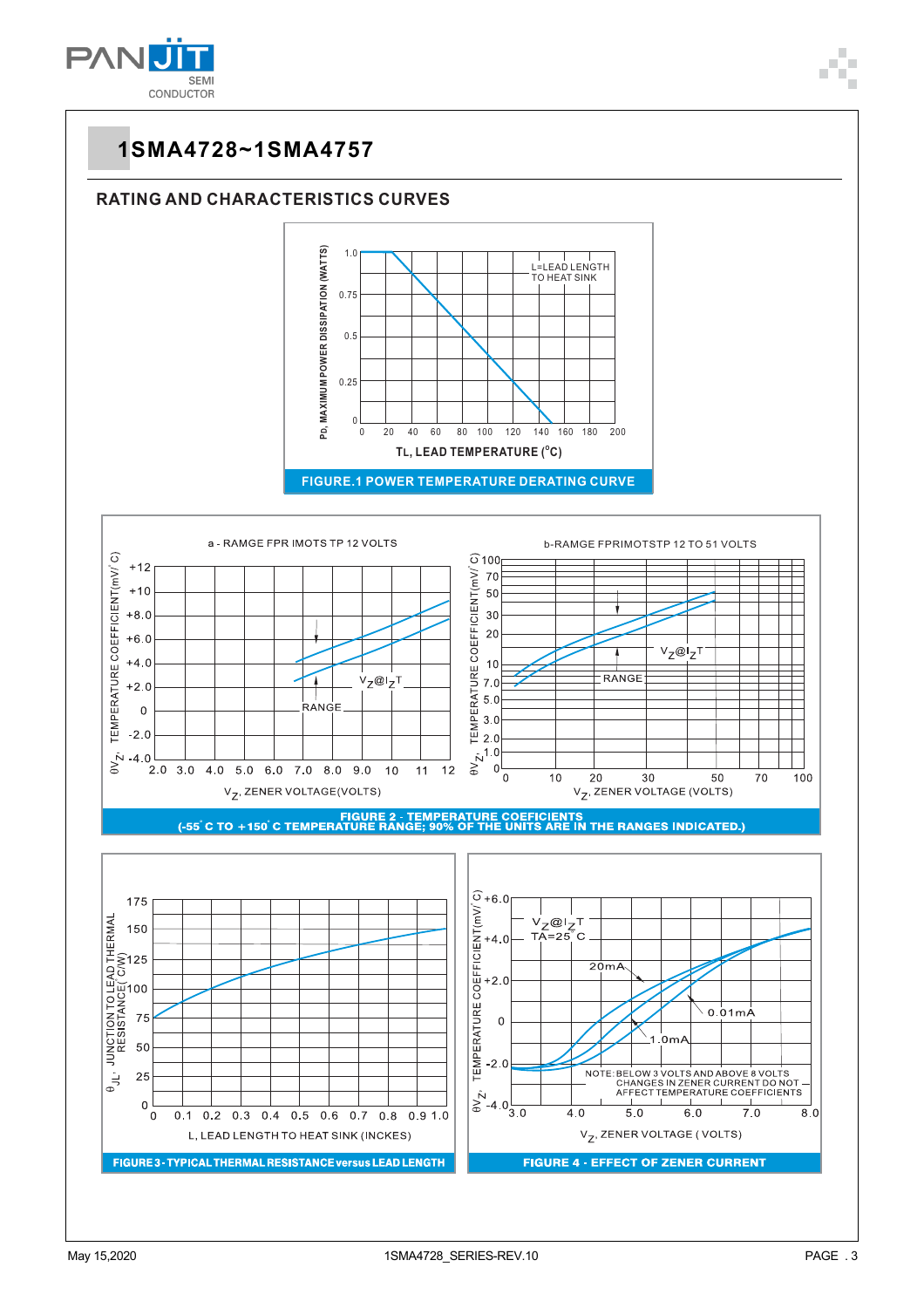

 $5.0$ 

Ħ

 $0.5\,$  $1.0$ 

 $0.10.2$ 

HH

 $5.0\,$  $10$ 

 $2.0$ 

FIGURE 6 - EFFECT OF ZENER CURRENT ON ZENER IMPEDANCE

I<sub>Z</sub>, ZENER CURRENT (mA)

 $\tilde{Z}$  $^{2.0}_{1.0}$ 

**1SMA4728~1SMA4757**



 $Z_{\mathbb{Z}}$  $2.0$ 

 $1.0$ 

 $1.0$ 

 $2.0$  3.0

5.0 7.0 10

FIGURE 7 - EFFECT OF ZENER VOLTAGE ON ZENER IMPEDANCE

 $I_Z$ , ZENER CURRENT (mA)

20 30

i ilit

50 100

20

ĦΙ

50 70 100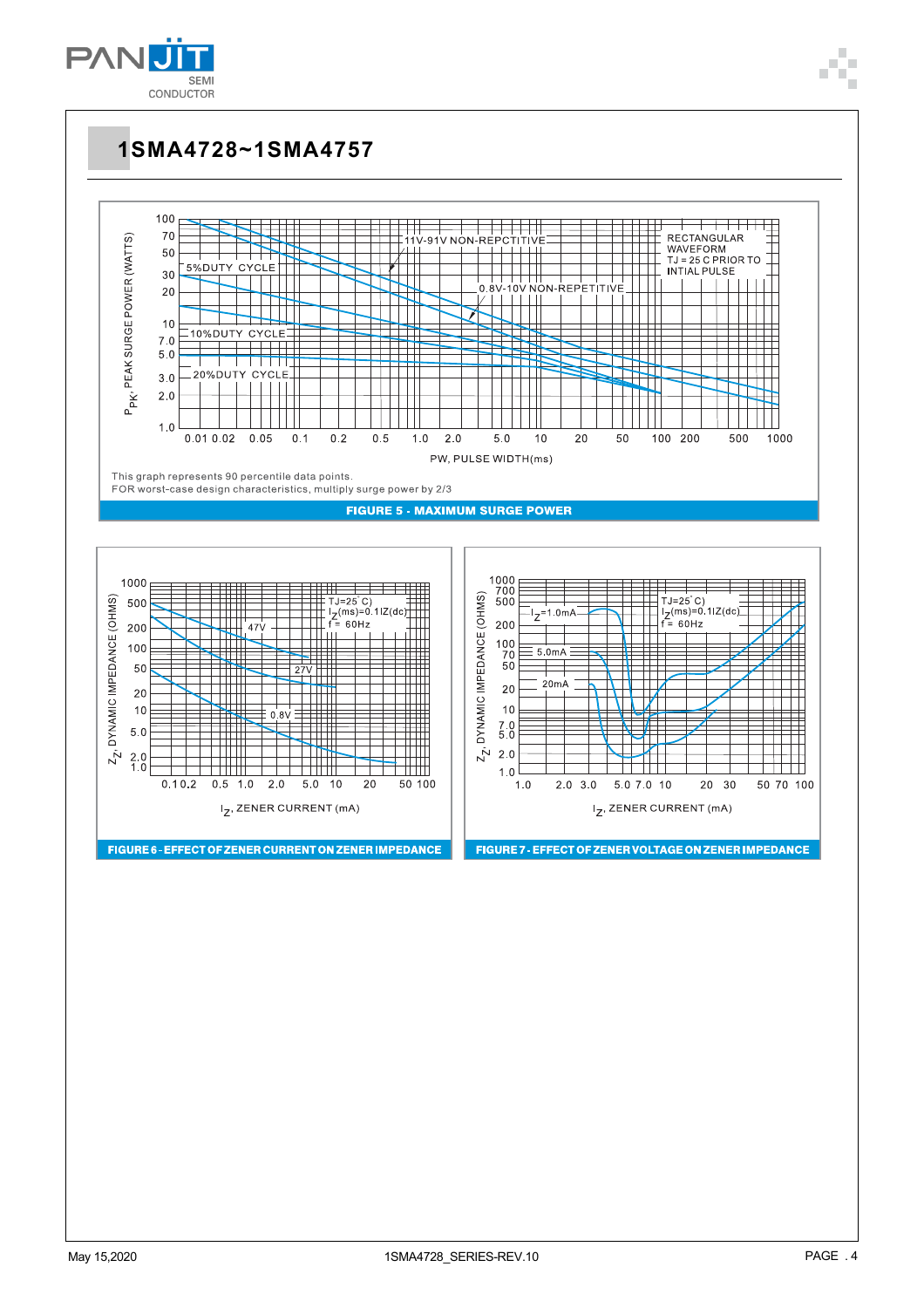

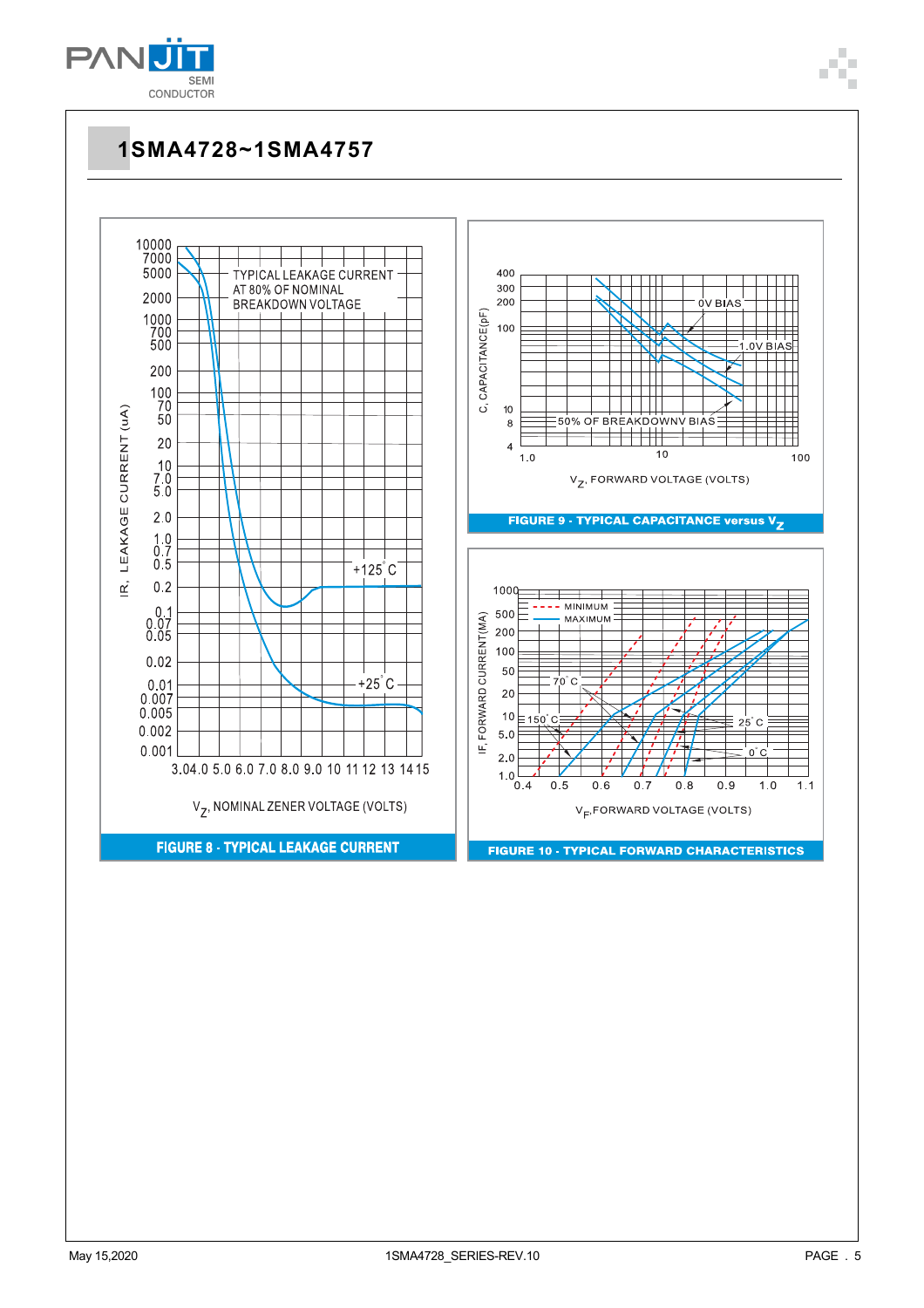



#### **ORDER INFORMATION**

• Packing information

T/R - 7.5K per 13" plastic Reel

T/R - 1.8K per 7" plastic Reel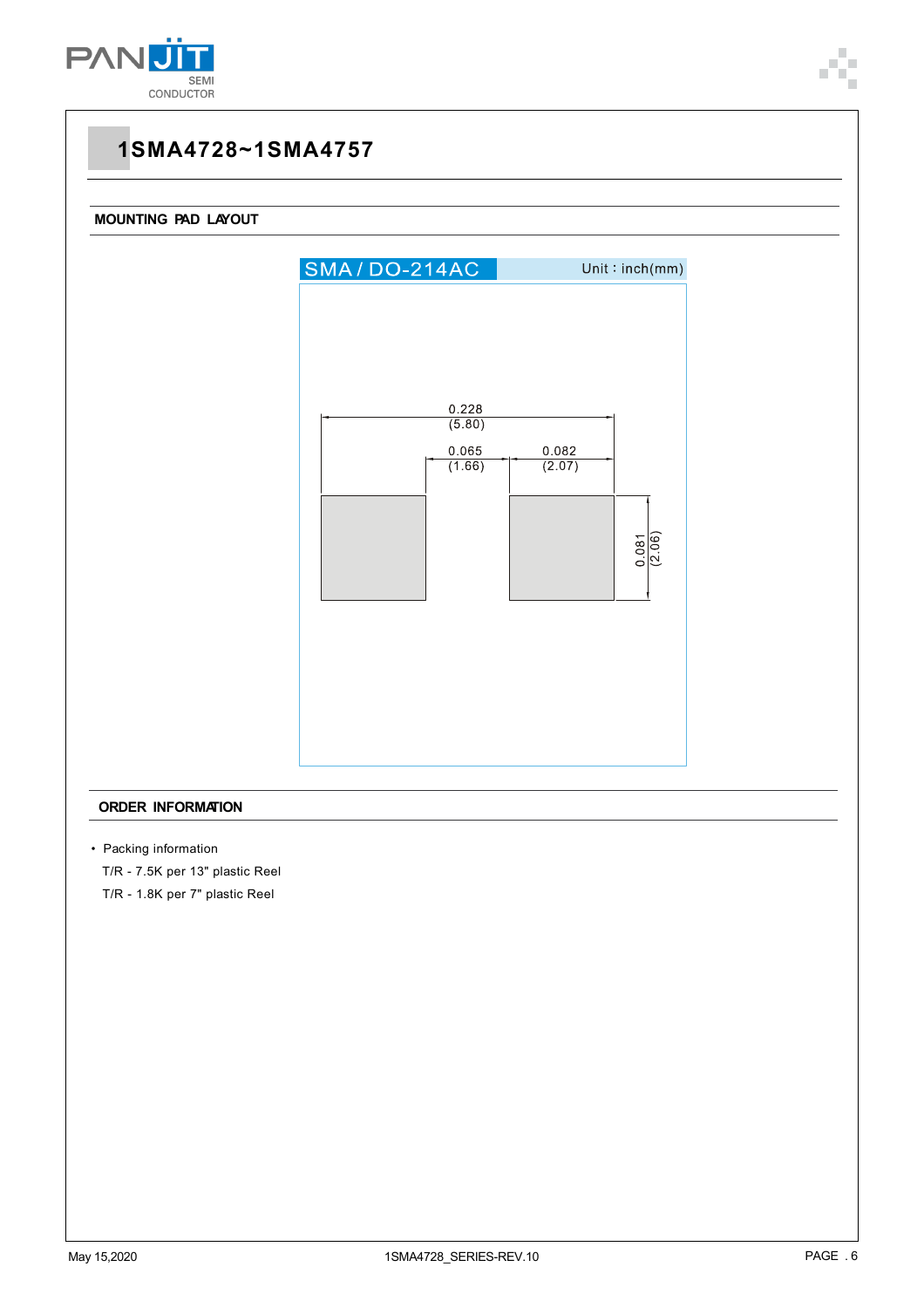

#### **Part No\_packing code\_Version**

1SMA4728\_R1\_00001 1SMA4728\_R2\_00001

### **For example :**

### **RB500V-40\_R2\_00001**



**Serial number** ÷.

**Version code means HF**

**Packing size code means 13"** ó

**Packing type means T/R**

| <b>Packing Code XX</b>                         |                      |                                            |                |                                                      | <b>Version Code XXXXX</b> |               |  |
|------------------------------------------------|----------------------|--------------------------------------------|----------------|------------------------------------------------------|---------------------------|---------------|--|
| <b>Packing type</b>                            | 1 <sup>st</sup> Code | <b>Packing size code</b>                   |                | 2 <sup>nd</sup> Code HF or RoHS 1 <sup>st</sup> Code |                           | 2nd~5th Code  |  |
| <b>Tape and Ammunition Box</b><br>(T/B)        | A                    | N/A                                        | 0              | HF                                                   | 0                         | serial number |  |
| <b>Tape and Reel</b><br>(T/R)                  | R                    | 7"                                         |                | <b>RoHS</b>                                          | 1                         | serial number |  |
| <b>Bulk Packing</b><br>(B/P)                   | в                    | 13"                                        | $\overline{2}$ |                                                      |                           |               |  |
| <b>Tube Packing</b><br>(T/P)                   |                      | 26 <sub>mm</sub>                           | X              |                                                      |                           |               |  |
| <b>Tape and Reel (Right Oriented)</b><br>(TRR) | S                    | 52 <sub>mm</sub>                           | Ϋ              |                                                      |                           |               |  |
| <b>Tape and Reel (Left Oriented)</b><br>(TRL)  |                      | <b>PANASERT T/B CATHODE UP</b><br>(PBCU)   | U              |                                                      |                           |               |  |
| <b>FORMING</b>                                 | F                    | <b>PANASERT T/B CATHODE DOWN</b><br>(PBCD) | D              |                                                      |                           |               |  |